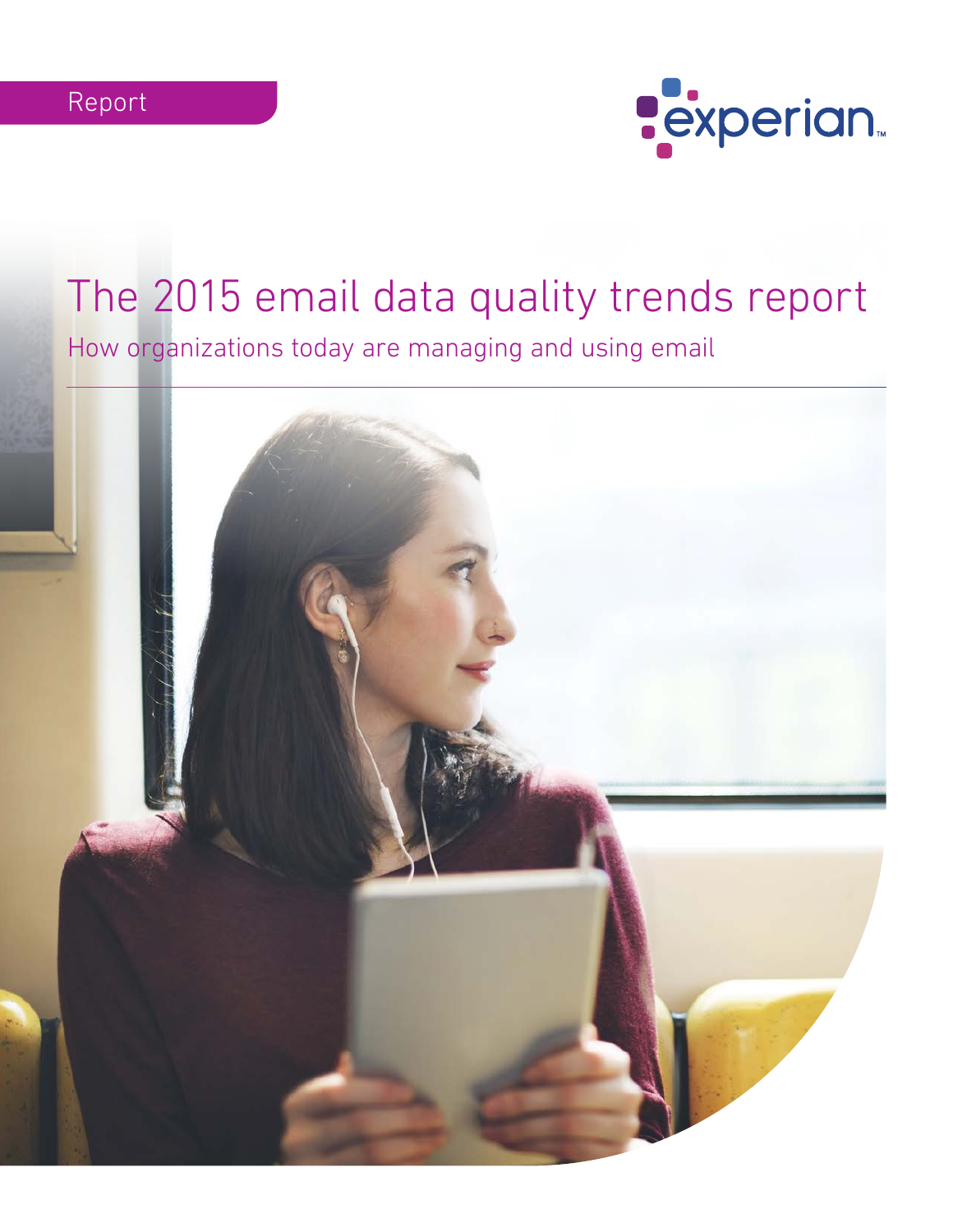# Table of contents:

| $\textbf{Summary} \textit{ \textbf{} } \textit{1} \textit{2} \textit{1} \textit{2} \textit{2} \textit{3} \textit{4} \textit{5} \textit{5} \textit{6} \textit{7} \textit{7} \textit{8} \textit{8} \textit{9} \textit{1} \textit{1} \textit{1} \textit{1} \textit{1} \textit{1} \textit{1} \textit{1} \textit{1} \textit{1} \textit{1} \textit{1} \textit{1} \textit{1} \textit{1} \textit{1} \textit{1} \textit{1} \textit{1$ |
|------------------------------------------------------------------------------------------------------------------------------------------------------------------------------------------------------------------------------------------------------------------------------------------------------------------------------------------------------------------------------------------------------------------------------|
|                                                                                                                                                                                                                                                                                                                                                                                                                              |
|                                                                                                                                                                                                                                                                                                                                                                                                                              |
|                                                                                                                                                                                                                                                                                                                                                                                                                              |
|                                                                                                                                                                                                                                                                                                                                                                                                                              |
|                                                                                                                                                                                                                                                                                                                                                                                                                              |
|                                                                                                                                                                                                                                                                                                                                                                                                                              |
|                                                                                                                                                                                                                                                                                                                                                                                                                              |
|                                                                                                                                                                                                                                                                                                                                                                                                                              |
|                                                                                                                                                                                                                                                                                                                                                                                                                              |
|                                                                                                                                                                                                                                                                                                                                                                                                                              |
|                                                                                                                                                                                                                                                                                                                                                                                                                              |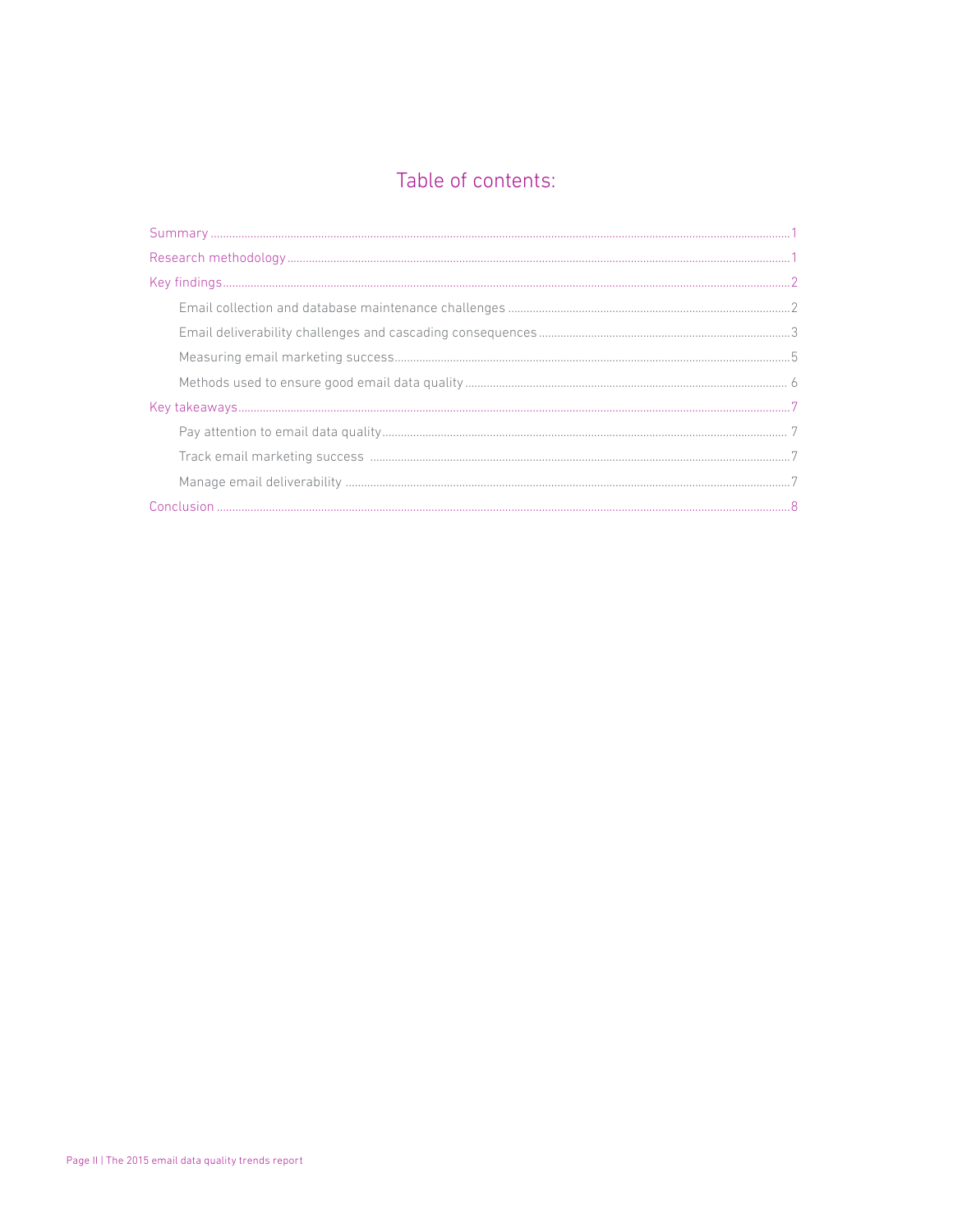## Summary

Email directly influences an organization's ability to drive profit and remain relevant. Its scalability and ease-of-access makes email the preferred method of communication used in contacting consumers, and when used effectively, it can be a true competitive differentiator. Many businesses follow best practices in order to maximize the success of email, whether it be through collection and database management practices, email marketing or email deliverability efforts.

Email facilitates the connection, understanding of and engagement with consumers; however, those same technological advancements are also raising consumer expectations about when and how they should be engaged. The quickly changing landscape of email, and marketing as a whole, makes it essential for organizations to keep pace with industry trends in order to avoid becoming obsolete.

This report will detail the findings of a new Experian research study as it relates to email data quality. Specifically, the report will cover email database maintenance, email collection and deliverability challenges, how businesses track email marketing success and the methods used to ensure good email data quality. The goal is to inform readers about email trends, challenges and imperatives so that they may have adequate insight on where to focus future objectives.

## Research methodology

In August 2015, Experian commissioned a research study to take a comprehensive look at what poor email deliverability costs an organization; the challenges associated with email collection and email database maintenance; how companies track email marketing success; and different ways to improve subscriber interaction.

Over 200 respondents in the U.S. took part in the research, produced by Research Now for Experian. Participants came from a variety of company sizes, from small to enterprise. Industries involved in the sample include retail, manufacturing, automotive, financial services, utilities and more. Participants were allowed to select multiple answers that pertained to their business, and as such, the percentages in this report will not necessarily add up to 100 percent.

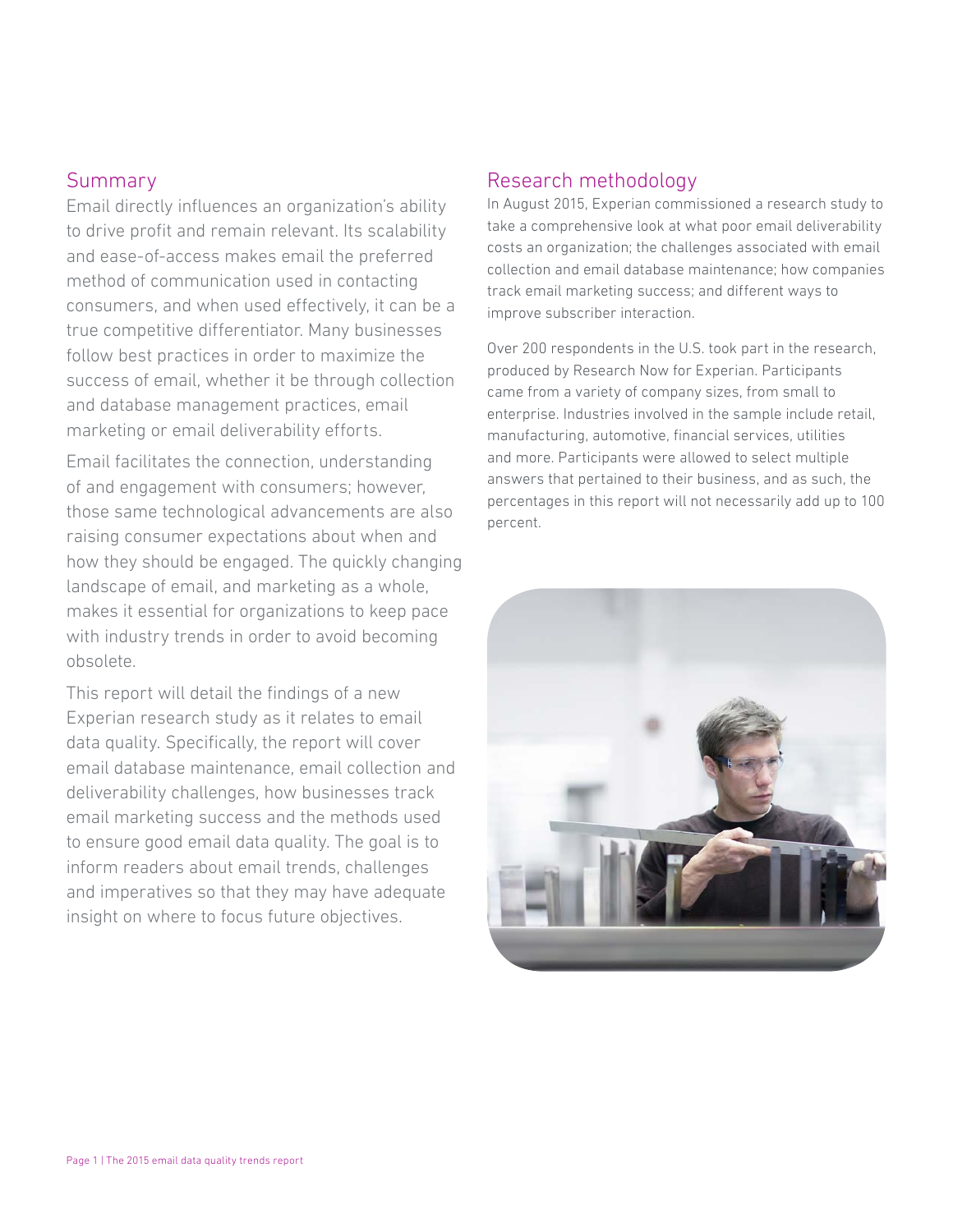# Key findings

While this survey covered a wide spectrum of email challenges across industries, there were several notable trends that emerged.

### Email collection and database maintenance challenges

Organizations today collect contact data from as many as four channels, the most popular of which are pointof-sale and website. However, over ninety percent (92%) of companies collecting customer and prospect email addresses face challenges when collecting that information. Over a third of respondents (33%) don't know how faulty their emails are, but believe that at least 20 percent of their email database is invalid or inaccurate.



When gathering email from as many disparate sources as there are, organizations will naturally face data management challenges. Despite companies moving increasingly toward automation to complete critical business functions, the human element still plays a large part in handling the technology. That being said, the biggest contributing factor to these data collection and data management challenges is human error (64%).

Organizations recognize the importance of using data to make intelligent decisions, yet many have not taken the necessary steps to manage their database. Surprisingly, over a third of respondents (33%) don't know how faulty their emails are, but believe that at least 20 percent of their email database is invalid or inaccurate. When coupled with the fact that, on average, companies have an email database of over three million records, not knowing how many emails are invalid means inefficiently allocating budget and other resources.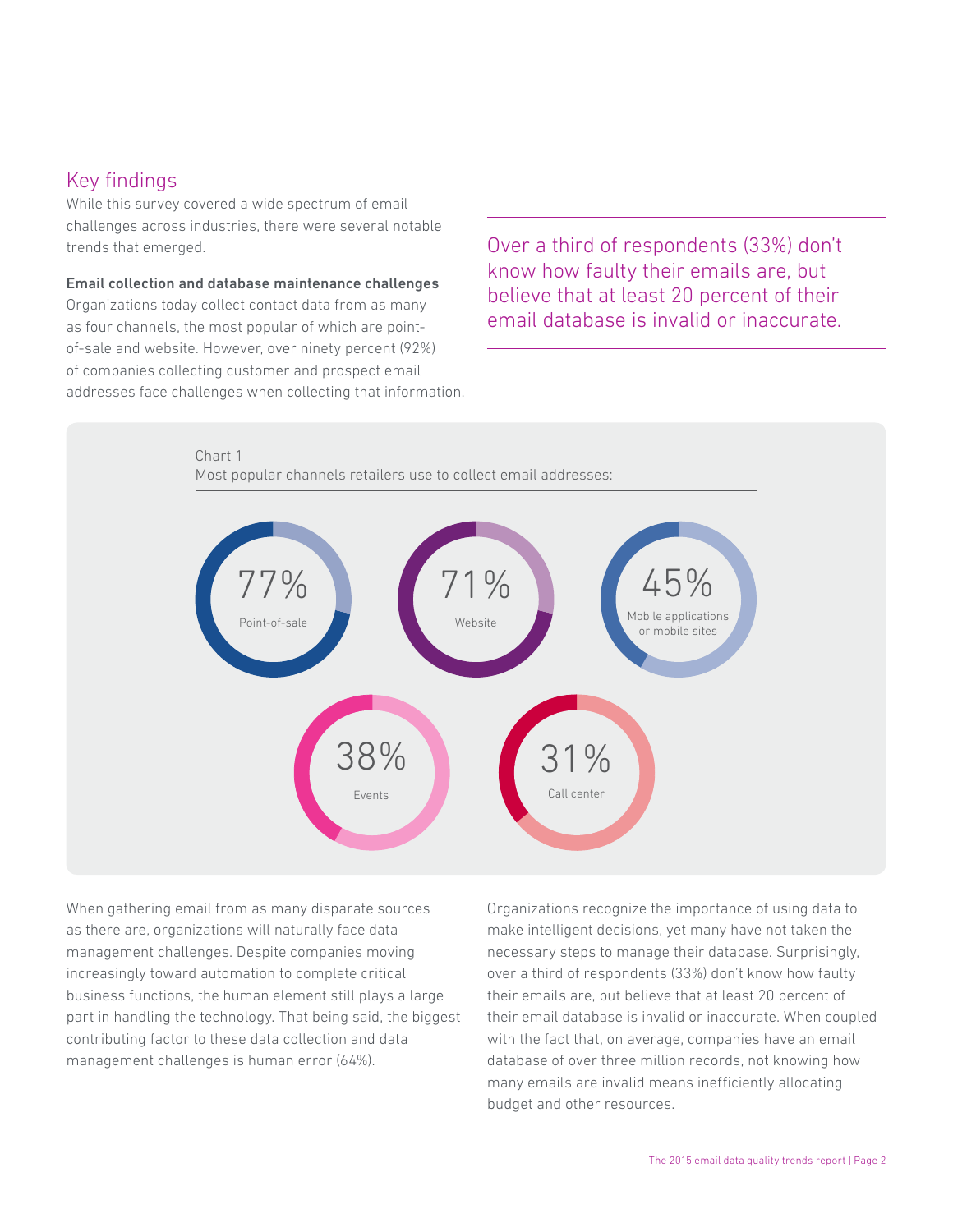

For companies facing email collection challenges, there are multiple other factors that contribute to this difficulty other than human error. Over half (52%) are concerned about customer privacy control, a third (31%) about linking customer information across the various channels used and 20 percent of companies are concerned about the lack of infrastructure needed to collect data.

These challenges are typical of companies striving towards a more data-focused culture. They must reorient not only their technological processes and machinery to scale for the future, but also educate their data stakeholders to follow new guidelines. However, smaller companies are less likely to focus on email database maintenance—40 percent of contacts in businesses with fewer than 25 employees do not do so. The larger the organization, the more likely they are to manage their email database.

## Email deliverability challenges and cascading consequences

While getting emails to the inbox is a key imperative for businesses, a majority (73%) of companies still experienced email deliverability issues in the past 12 months. Businesses rely heavily on the successful delivery of email, not only for revenue-generating activities, but also for timesensitive and privacy-related communications. However, most deal with email deliverability after they experience a problem. This reactive style of email data management focuses more on short-term fulfillment rather than scoping out long-term success, which results in many customer satisfaction issues.

In fact, the most common consequences of poor email deliverability are the inability to communicate with subscribers (41%) and poor customer service (24%).

"If, for example, your company experiences a data breach, it is imperative that you communicate that information quickly—you could be risking compliance regulations if you don't!"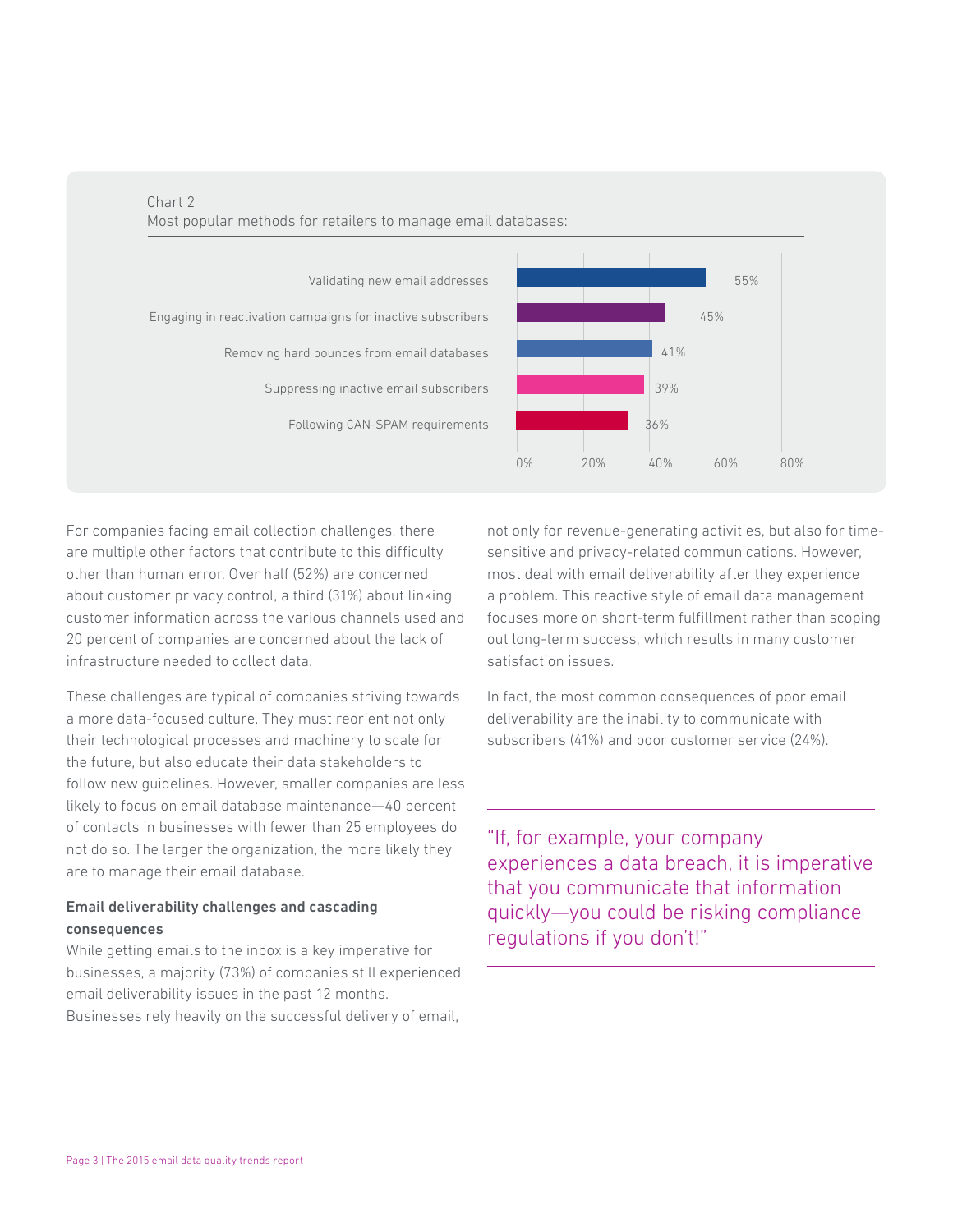

However, it's not just communication and service that suffers. Poor email deliverability also results in missed opportunities from lost opens and impressions, as well as cascading negative effects on sender reputation, list health and ultimately, sales. These deliverability issues can indicate that an organization is having trouble balancing consumer expectations and their own fulfillment of them.

Among the signs of deliverability issues listed above, sender reputation problems can be considered the most damaging simply because they are often the main reason why emails are not delivered to an inbox. An organization's sender reputation is calculated by comparing its IP address against all other IP addresses. Specific factors they measure include: email volume, complaint rates, spam trap hits, unknown user rates, blacklist listings, filtering rates and bounce rates.

The amount of incorrect emails increases when organizations have no quality control in place to check for the validity of those emails. For instance, almost a fifth of companies (24%) purchase email lists. The owners of

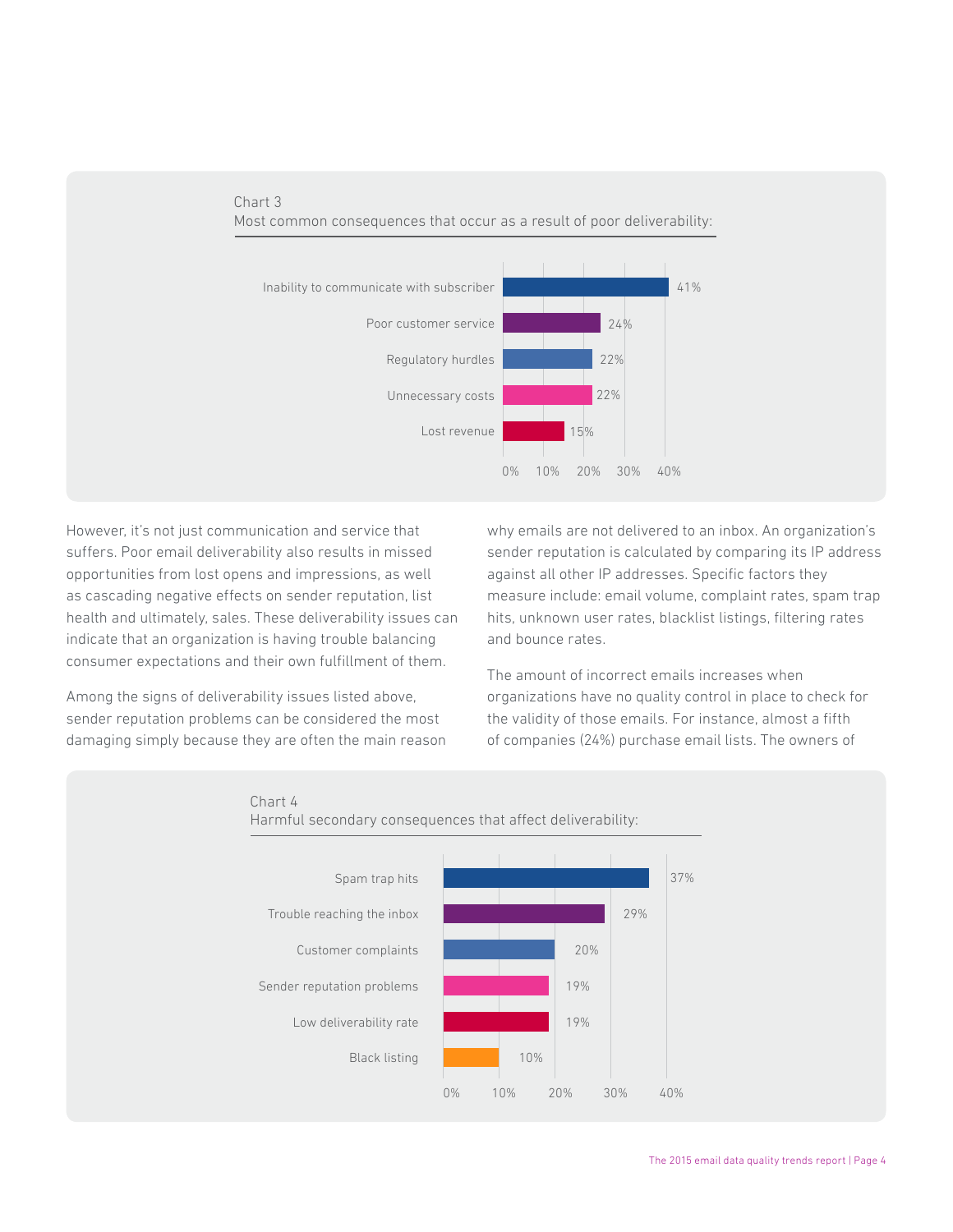

Chart 5

those emails have not agreed to communications, which increases the likelihood that they will mark attempted communications as spam. Emails gathered from unknown sources can also be questionable in legitimacy and accuracy. When left un-validated, bad emails can harm an organization's sender reputation and lower their chances of having emails delivered to inboxes.

#### Measuring email marketing success

While there was no key area that emerged as a consistent way to track the success of email marketing campaigns, almost all companies (95%) attempt to do so. That

companies are trying to quantify the success of email indicates a shift in the way they think about the importance of measuring a historically difficult channel to measure. No longer is educated guesswork an excusable reason for creating content or launching new campaigns. Organizations now look to marketing automation platforms, email service providers and deliverability analysis technologies to help take guesswork out and bring actionable insights in.

#### Chart 6

0% 10% 20% 30% 40% 50% Use of marketing automation platform Better customer name data More relevant content Better quality email addresses Improved customer intelligence Increased personalization **Figure 1.1 Contract to the Contract of the Southern Southern Southern Southern Southern Southern Southern Southern Southern Southern Southern Southern Southern Southern Southern Southern Southern** 43% 39% 36% 35% 20%

Most popular ways companies feel they can improve email interaction among subscribers: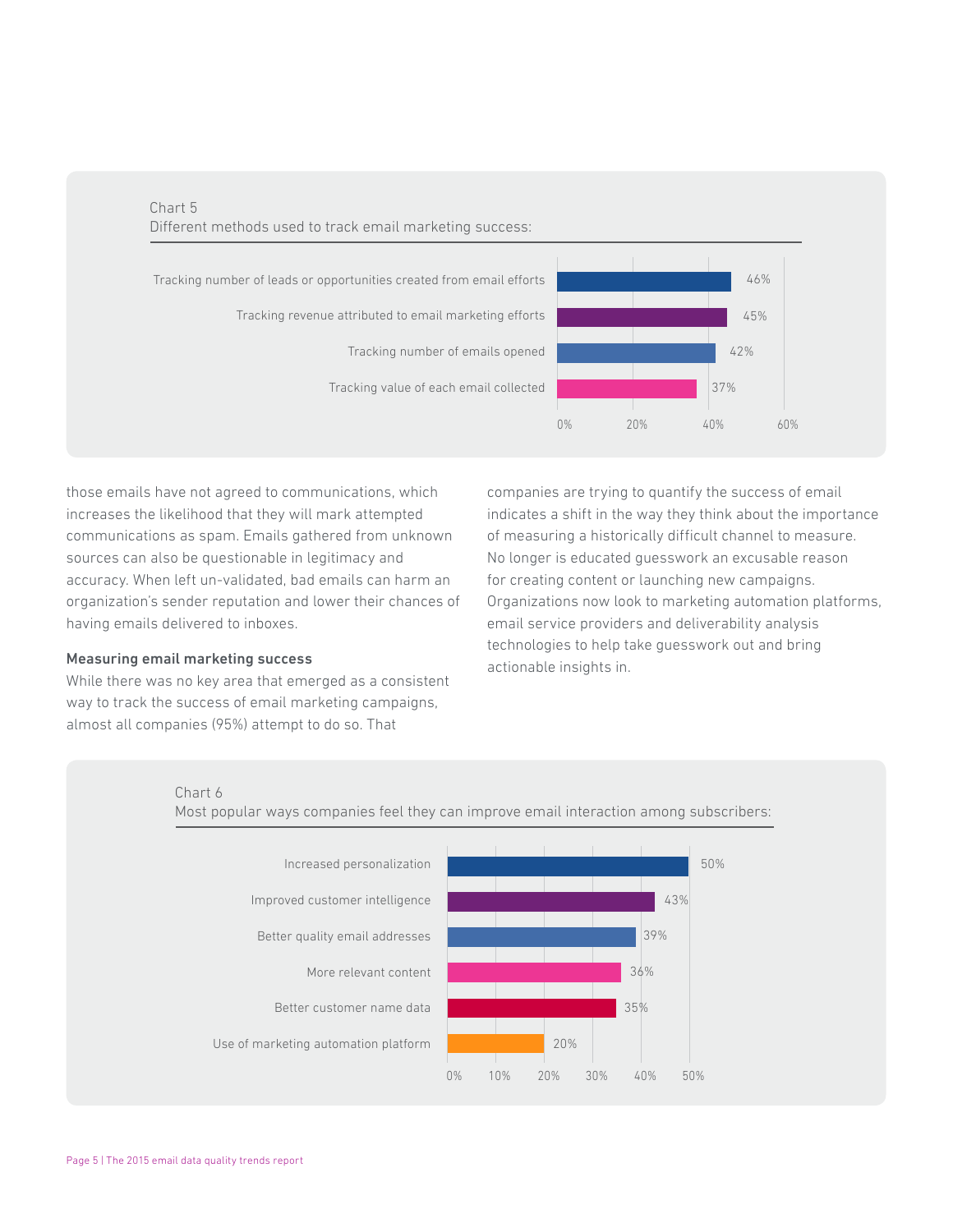That being said, a number of companies (62%) are tracking user interaction with their emails. Email engagement analysis can provide organizations valuable information as to what their audience cares about. In turn, organizations can use this information to help with product or service innovation, process improvements, developments in loyalty or retention programs and much more. The time and resources spent creating each campaign combined with the estimated spend associated with each email means that organizations are continually looking for ways to improve subscriber interaction.

Based on the responses above, the majority of ways that companies feel they can improve email interaction among subscribers is through increased personalization and relevancy. However, knowing that personalization and relevancy are important goals does not mean that it is a simple matter figuring out what messages will resonate with whom. When it comes to email interaction, small and large businesses vary widely on how they think subscribers will be driven to interact more with messages. Smaller organizations tend to think that better email address quality will increase subscriber interaction, which makes sense given that the smaller the list database, the more important it is to reach every recipient. Those in large organizations believe increased personalization is more likely to help engagement. Larger businesses have big enough email repositories where segmenting customers based on product preference or business engagement is more of a focus.

#### Methods used to ensure good email data quality

Ensuring the success of email marketing and campaigns rests on a strong foundation of good email data quality to begin with. Over eighty percent of companies perform some sort of data cleansing.

Based on our research, there is no single consistent way across businesses to perform such data cleansing. The methods businesses use to verify email addresses vary across the channels from which they are collected. Most companies prefer to manage their email data through daily processing or through real time at point of capture using a third-party data cleansing solution.

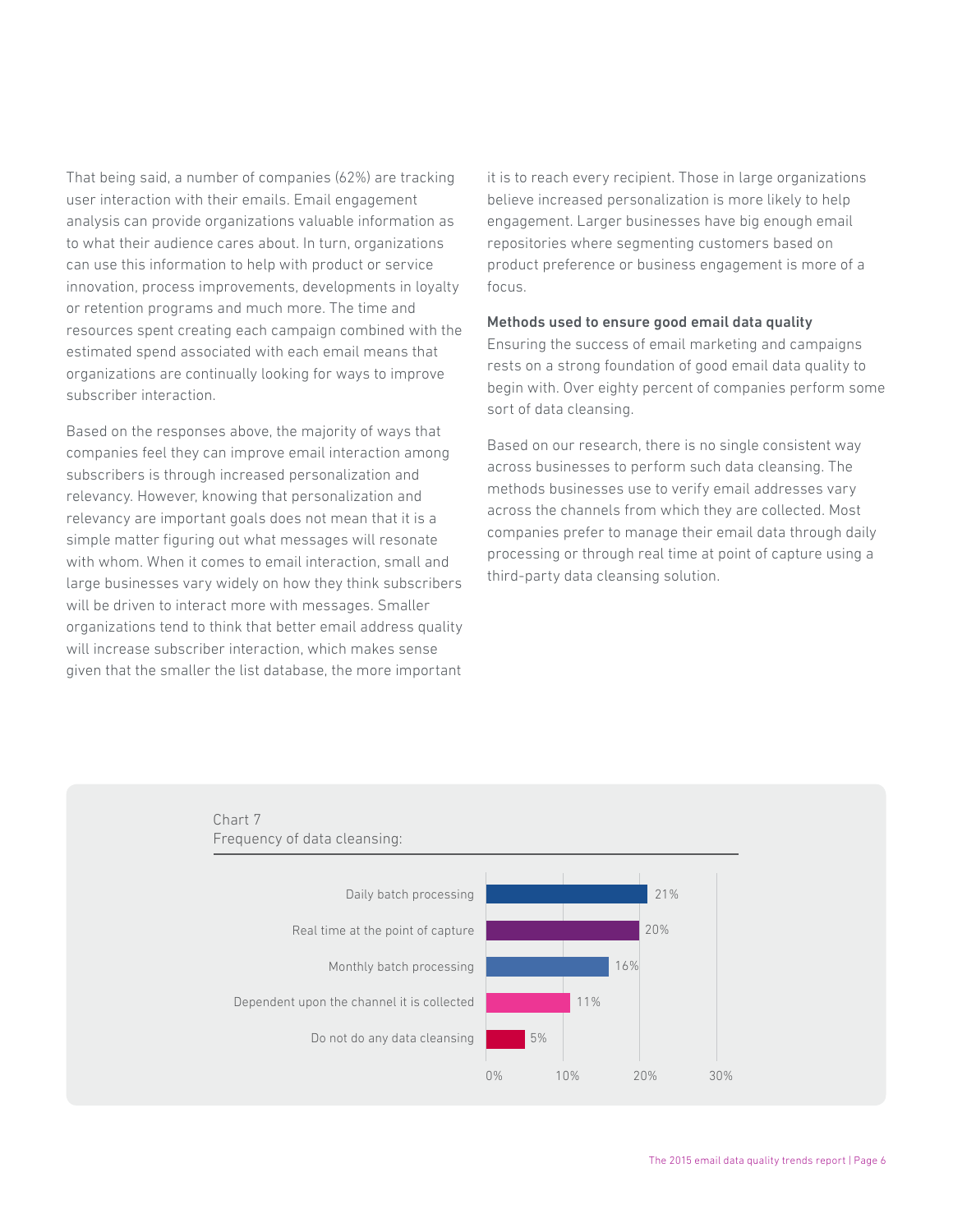## Key takeaways

The landscape of email is subject to change; the channels through which they are collected, the amount of emails collected and the technology used to collect them are all under continual innovation as businesses look for better ways to provide value. That being said, it is vital for organizations to not only be aware of what challenges surface in the email space, but how other businesses are dealing with those challenges.

## Pay attention to email data quality

A large portion of the challenges listed in this report can all be traced back to bad email data quality. Using a weak foundation in your business objectives result in inefficiencies and provide lackluster results. Many organizations perform regular data cleansing, either on a daily, monthly or real-time basis.

Track email marketing success

If you aren't doing so already, begin tracking metrics your organization uses to define marketing success. While the metrics tracked differ depending on attribution models, the ones listed below are among the most important in measuring email marketing success.

- Bounce rate
- List growth rate
- Click through rate
- Conversion rate
- Email sharing rate

ROI per email (calculated by dividingthe total revenue generated from a particular campaign by the number of emails sent)

## Manage email deliverability

Your email deliverability rates determine whether the campaigns you spent time and resources on generate return on investment. Low deliverability = low chances of reaching recipient inboxes. Poor deliverability impacts everything from product awareness to communicatory efforts regarding time-sensitive information or security risks. The more you track factors that impact deliverability such as inbox placement, spam and unknown user rates, the better you are able to target and eliminate those risks to your email campaigns.

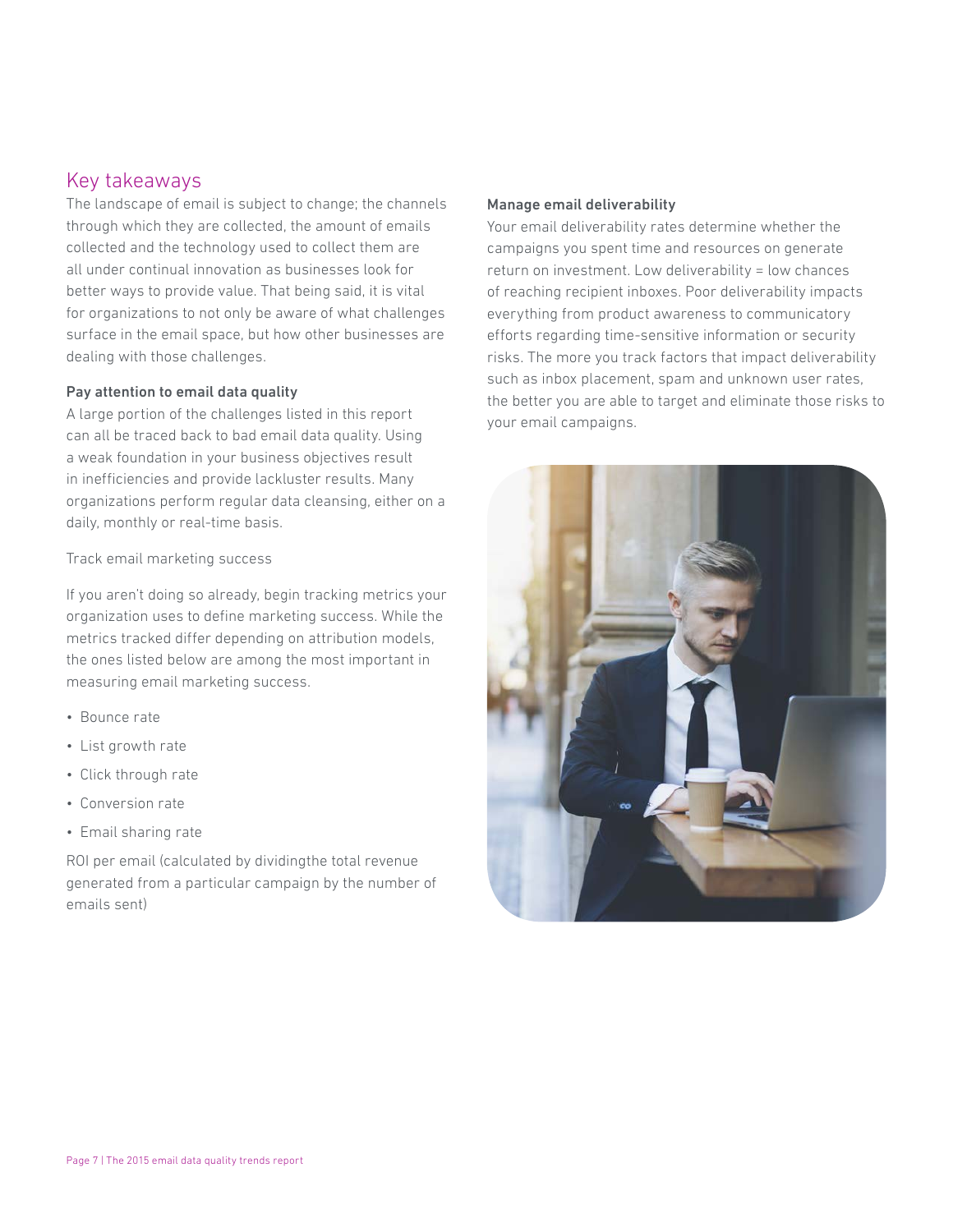# **Conclusion**

While some argue that email may not always be as pervasive as it is today, the reality is that there is no other communication channel that is as accessible and efficient as email in the modern age. In fact, its role as a communication channel seems to only grow in importance.

However, organizations face challenges regarding the collection of accurate and complete emails, maintaining the integrity of their email database and quantifying the success of their marketing efforts. The business value of email lies entirely in its ability to reach recipients.

While keeping pace with email trends and challenges provides valuable insights, it's more important to use those insights as a springboard for action. This report can be used as a reminder for what to think about when considering how to improve your own email initiatives.



The best place to begin is at the beginning. That's why we've come up with a comprehensive guide with questions and answers that'll help you determine which email verification vendor is best for your business.

**[Learn more](https://www.edq.com/globalassets/whitepapers/email-verification-buyers-guide.pdf?utm_medium=PDF&utm_campaign=2015+email+data+quality+trends+report&utm_source=White+Paper
)**